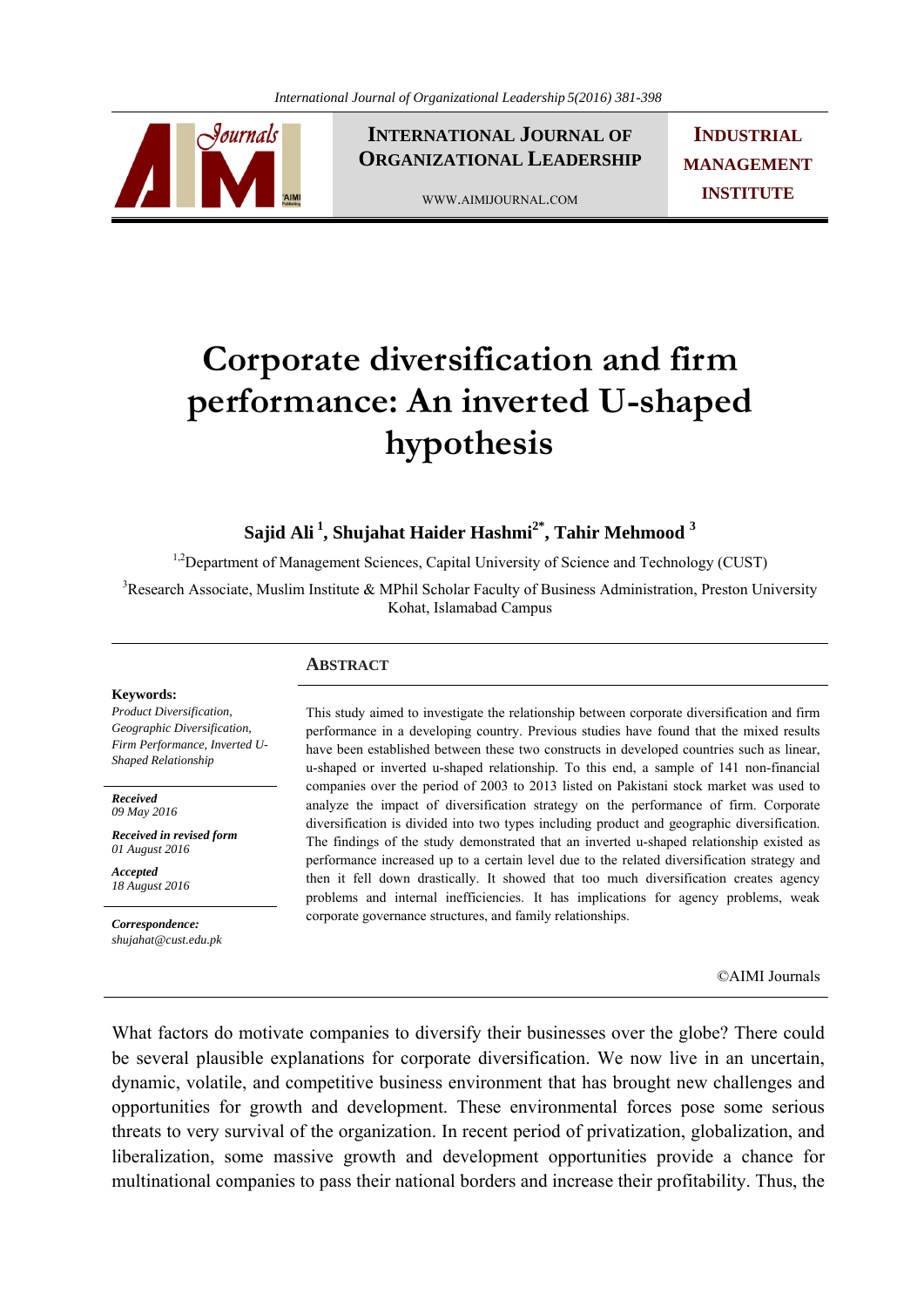companies use diversification strategies to expand their business and operations into new products and markets and achieve sustainable competitive advantage. However, the term diversification should be conceptually and operationally defined before discussing the theoretical gap and the importance of conducting research in that area. Diversification has been conceptualized from different perspectives; for instance, it implies simultaneous operations of several businesses under a single firm's control (Pitts & Hopkins, 1982). On the other hand, Ansoff (1957) argued that corporate diversification can occur either at the corporate or the business levels such as entrance of new products into the firms. Such kind of definition does not differentiate between the business-related and the business-unrelated products. Boz, Yigit, and Anil (2013) referred to it as a tactic of increasing the number of businesses to increase development and growth and reduce the company's overall business risk. It may be experienced by different approaches including internal developments, joint ventures, mergers, and acquisitions as well as licensing agreements. Corporate diversification can also be assessed on the basis of specialization ratio which means the sales percentage of single product in the total sales of the company (Wrigley, 1970). However, all these definitions have been criticized because it is difficult to operationalize them. Therefore, the concept of corporate diversification can be divided into two categories including product and geographic diversification. These categories have been empirically testified and applied to measure the levels of corporate diversification and used in the previous studies to check their impact on corporate performance (Kang, Lee, & Yang, 2011; Schmid & Walter, 2012; Singh, Gaur, & Schmid, 2010). Diversification strategy could affect the financial performance of the company. Previous studies have shown contradictory results in developed countries; for instance, positive relationship between corporate diversification and firm performance has been observed or studied in several studies (Kim, Hoskisson, & Lee, 2014; Montgomery, 1994; Park & Jang, 2013). The findings of these studies support market views, resource-based views, internal market efficiencies, and internationalization theories. On the other hand, several researchers have determined negative relationship between corporate diversification and firm performance (Berger & Ofek, 1995; Lang & Stulz, 1994; Lu and Beamish, 2004; Kim & Mathur, 2008; Meyer, Milgrom, & Roberts,1992; Wan & Hoskisson, 2003). These results were central for the principle-agent problems where managers are over ambitious about the outcomes of diversification. There are few studies that have not found significant results (Christensen et al., 1999). These mixed results show that diversification involves trade-off between costs and the resulting benefits and there may exist U-shaped relationship between corporate diversification and firm performance (Kang et al., 2011; Mathur, Singh, & Gleason, 2001; Palich, Cardinal, & Miller, 2000; Singh et al., 2010; Tallman & Li, 1996). Their findings implied that diversification provided economies of scales and scopes up to a specific limit and then performance declined when marginal cost exceeded its marginal benefits of diversification due to internal inefficiency levels and agency problems (Aleson & Escuer, 2002; Anil & Yigit, 2011; Boz, Yigit, & Anil, 2013; Kang et al., 2011; Nayyar, 1992; Palich et al., 2000; Qian, 2002; Singh et al., 2010; Tallman & Li, 1996). The relationship between corporate diversification and firm performance has been explored in the context of developed countries and there are a few studies that have studied the implications of diversification strategy in developing countries like Pakistan. This relationship may have different implications in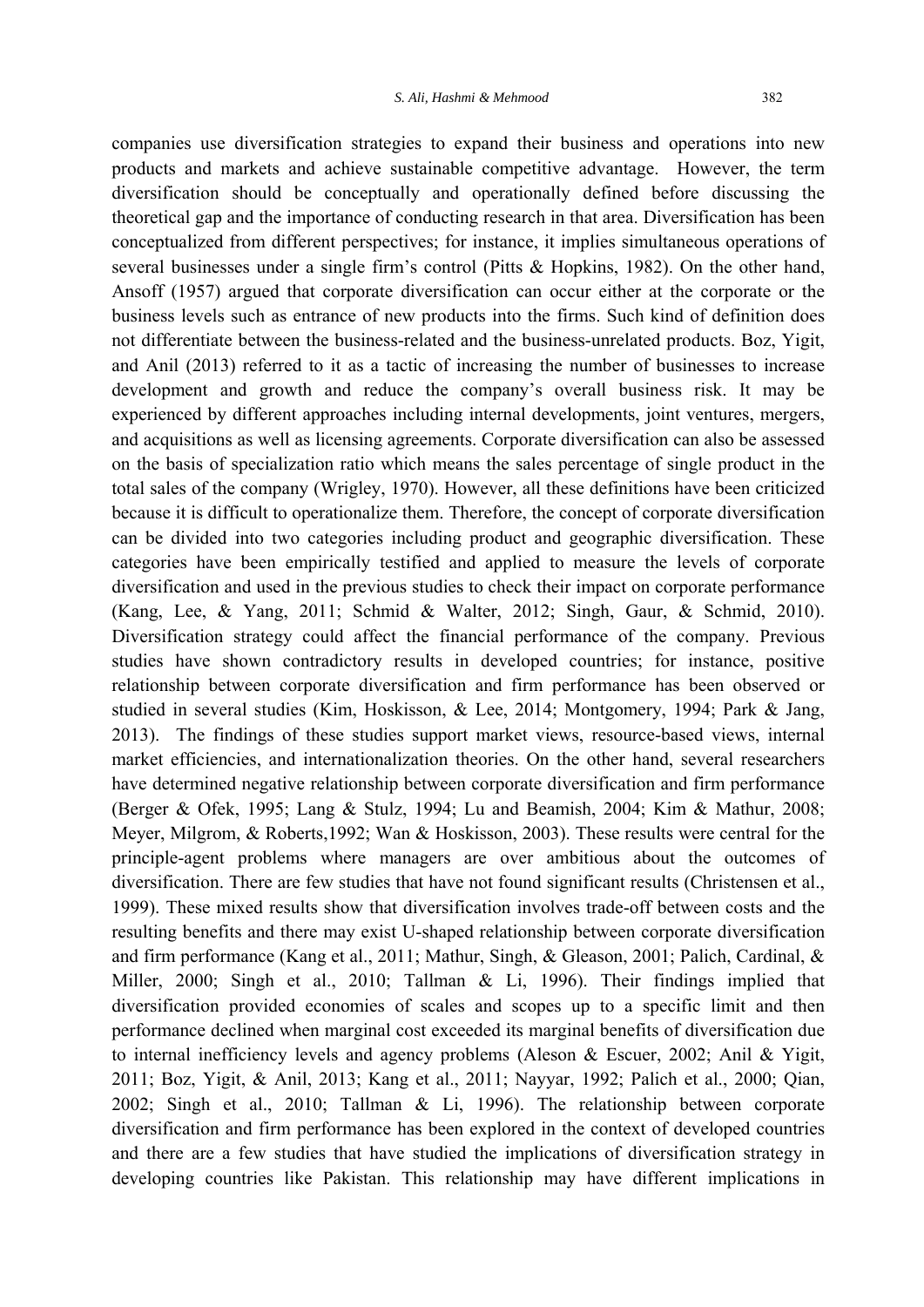developing countries due to factors such as privatization policies, working condition, product life cycle and competition, influence of government and business relation, market production, labor factors, and political and economic variables. Apart from the contextual contribution of this research, this study has addressed the financial puzzle about the exact relationship between corporate diversification and firm performance. The findings of this study showed that there was an inverted U-shaped relationship between the variables.

### **The Review of Literature**

Companies have been involved in efforts to diversify their product offerings and their geographic markets through many years. Scholars have documented the studies of diversification strategies and their effect on firms' performance. They have documented the benefits and costs of product and geographic diversification in connection with overall firm performance, contingency factors that may affect the benefits and costs of product, and geographic diversification. Corporate diversification is beneficial for the organizations when it is defined within the scope of firm's current resources and capabilities (Chi, 1994). Due to overcapacity problems; however, diversification strategy may also cause greater marginal cost of production beyond a certain point (Anil & Yigit, 2011; Boz et al., 2013). Moreover, corporate diversification also causes additional management costs (Jones & Hill, 1988). Highly diversified companies also have to face several other costs such as inefficiency of internal capital allocation and increased bureaucracy (Nayyar, 1992). Therefore, all such costs increase due to increase in complexity of managing diverse business operations and information processing requirement (Grant & Jammine, 1988). The relationship between geographic diversification and firm performance continues to remain an important question for scholars and theorists. Factors such as increasing the trends of globalization, privatization, homogenization, and reducing trade barriers have made it easier as well as necessary for many organizations to expand into international market (Khanna & Palepu, 2006; Vernon, 1966). As a result, in recent era there has been a surge in the use of globalization activities in the companies of developing countries.

 The early literature on diversification consisted of a number of dimensions such as growth opportunities, scope of economies, increased market power (Markides & Williamson, 1996; Montgomery, 1994), efficient utilization of prior resources and capabilities (Barney, 1997), reducing the overall risk and volatility in performance, and securing the uncertainties of future (Lubatkin & Chatterjee, 1994). These theories provide a basis for developing theoretical framework and research hypotheses.

 Diversification strategy is implemented by the companies to gain market power advantages and create superiority over their rivals (Caves, 1981; McCutcheon, 1991; Scherer, 1980; Sobel, 1984). Such market power and control over economic resources allow highly diversified businesses to offer goods and services at lower prices which competitors cannot compete with them. They also force them to leave the market or discourage their potential rivals from entering into the future market. Diversified companies attempt to offset these short term losses through offering higher prices in the future (Saloner, 1987). Lower level of price losses can be founded through cross-subsidization (Berger & Ofek, 1995; Scherer, 1980). Edwards (1955) put emphasis on three ways in which conglomerates mergers may gain power in anti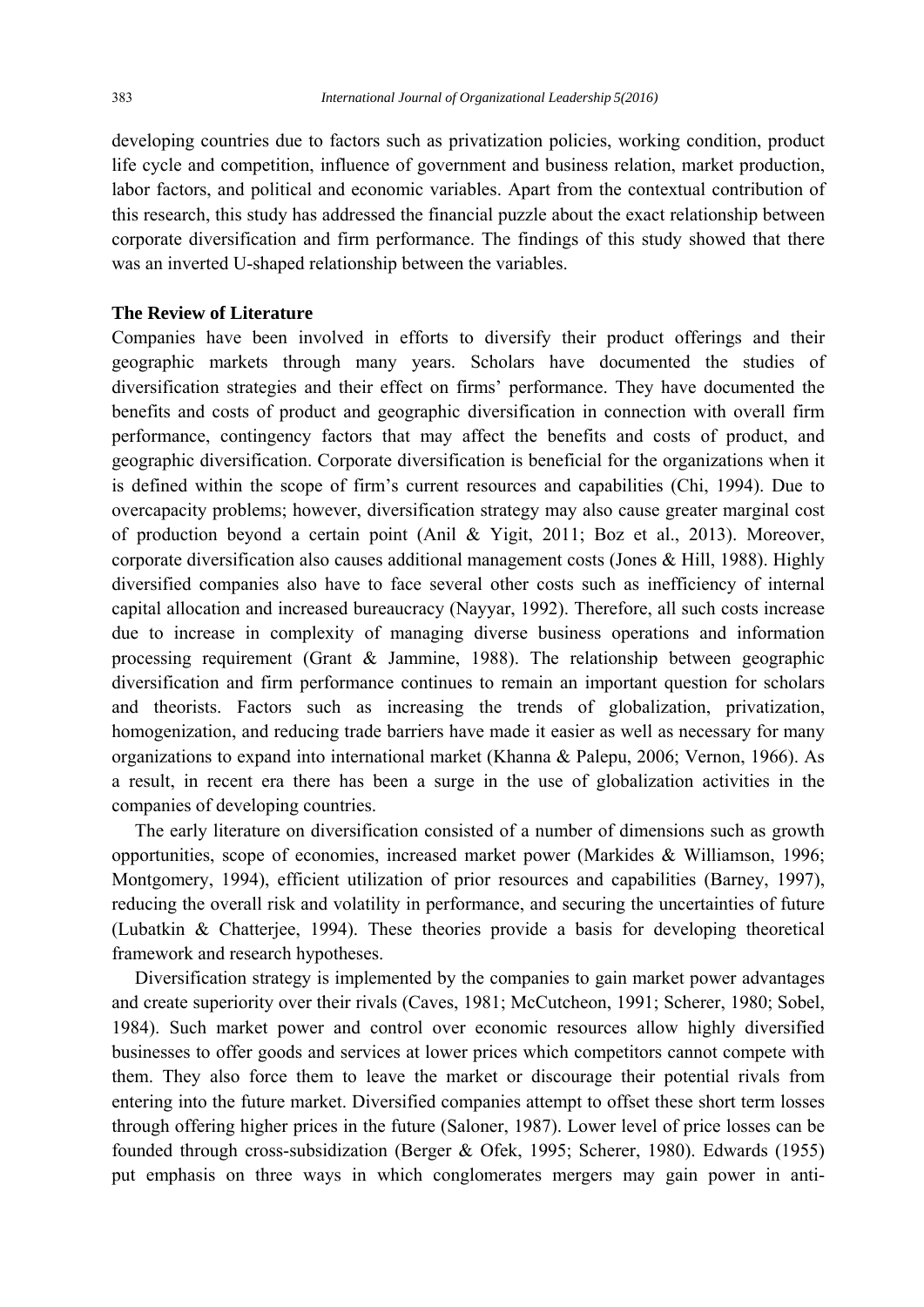competitive market. These three ways were cross-subsidization, mutual forbearance, and reciprocity (Grant, 1998; Scherer, 1980; Sobel, 1984). Furthermore, he argued that a firm with insignificant position in a number of markets could not gain conglomerate power. The power of these markets has a positive significant effect on firm performance (Montgomery ,1994). The concept of cross- subsidization refers to the revenue generated from the sale of products with lower prices which is compensated by the revenue of other products that are sold by the same company.

 A single-business company cannot provide the benefits of cross-subsidization as compared to a diversified company. Conglomerates or highly diversified companies are in a better position to get internally generated funds at lower costs than external financing (Froot, Scharfstein, & Stein, 1994; Lang, Poulsen, & Stulz, 1995). Diversified companies have greater flexibility in capital formation compared to single business companies since they can access internally generated resources as well as external ones (Lang & Stulz, 1994; Stulz, 1990). Moreover, diversified companies can shift capital between business unites and attract capital funding for expanding their businesses (Meyer et al., 1992). Many studies have investigated the role of diversified companies and their significant financial benefits through using internal capital market for capital and other resources (Ravenscraft & Scherer, 1987; Rumelt, 1982; Taylor & Lowe, 1995; Williamson, 1986). This market power provides a basis for companies to investigate the positive impact of diversification strategy on firm performance. However, over-ambitious and opportunistic managers may use diversification to take advantage of stakeholders for their private gains. Corporate diversification has a great impact on the companies' performance based upon the agency theory (Berry, 1975; Pitts & Hopkins, 1982). The agency model of company was initially proposed by Jensen (1986). The principal agent theory has been used as a weapon by shareholders to criticize the diversification behavior of companies. Montgomery (1994) described that why managers might pursue unnecessary diversification for their self-interest. A manager might direct the company's diversification to increase the company demand for his or her own personal skills. This behaviour of manager is called as managerial entrenchment effect (Shleifer & Vishny, 1991). This effect implies the tendency of managers to invest beyond the value maximization. The another rationale based on this notion implies that shareholders can efficiently diversify their individual portfolios in the market by investing in different securities different from other investments, while managers cannot well diversify their investment risk as well as employment risk. Thus, managers may pursue their growth throufh diversification. Diversification is known as a strategy to reduce the company's total risk for the sake of improving their own benefits and positions rather than benefiting the company's stakeholders. Based on the agency thoery, we might expect to have a negative or inverse relationship between diversification and firm performance. On the other hand, resource-based theory of the company compared to agency theory has contradictory view. Penrose (1959) developed the notion of resource-based view which called the organization as a collection of resources that could be used to create competative advantages. According to Barney (1991), resourced-based companies can earn sustainable super-normal profits if and only if they have superior resources (Barney & Hesterly, 2009). Resource-based view of companies tries to exploit economies of scope and scale in several resources and capabilities (Panzar & Willing, 1981; Tanriverdi & Venkatraman, 2005; Teece, 1980<sub>a, b</sub>, 1982).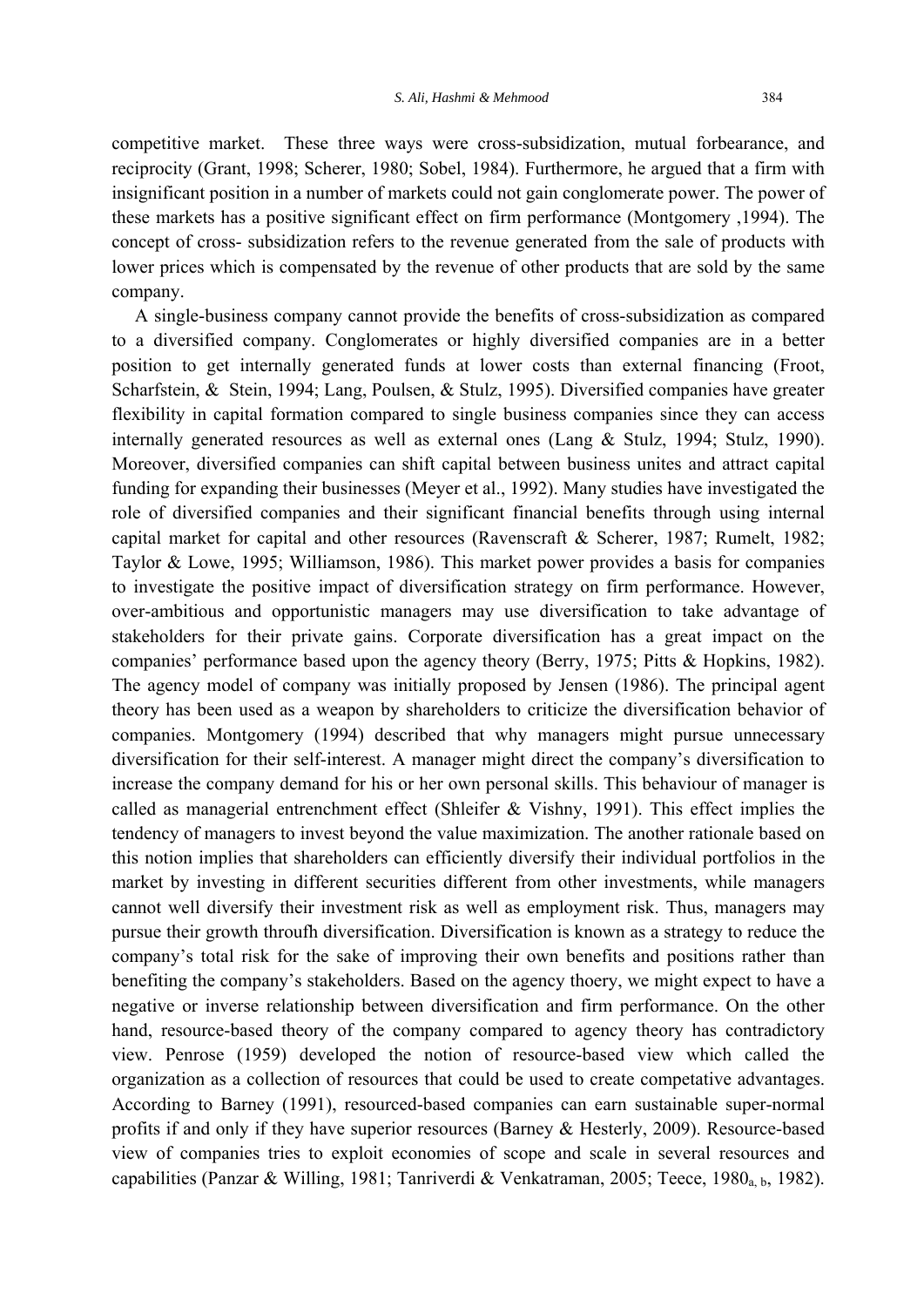Barney (1991) stated that an unique resource needs four attributes to create a sustainable competitive advantage. These resources should be valuable, rare, imperfectly imitable, and non-subsitutable. Thus, the strategies of diversification could be beneficial for those organizations having distinctive and unique resources. However, the benefits of diversification depend upon the stages of the product' s lifecylce and services in home country. Vernon (1966) gave the idea of new product life cycle. He believed that the stage of the product's life cycle motivates the company to diversify into new markets. When home country market keeps on to mature, the product becomes more standardized and the prices become the key competitive weapon. These companies may decide to cross national borders to get cheaper raw materials and labor. Thus, this cyclical process shifts from such advanced countries to developing countries to reduce their operating costs and improve performance (Hill, 2007 ; Hill, McKaing, & Rishardson, 2012).

 Buckley and Casson (1976) proposed that the product life cycle theory has connection with internationalization theory. They argued that when companies feel their operations are costly in home country, they shift their companies' operations to some other country. These companies hope to lower their overall cost structure and improve the quality or functionality of their product offerings. Accordingly, the companies take the benefit of national modification in cost and factor of production such as land, labor, capital, and energy in order to compete effectively (Hill, 2007; Singh et al., 2010; Schmid & Walter, 2012). The main motive for the transfer is to find cheap raw material and lower labor cost to minimize manufacturing cost. Through applying advanced technologies and technical expertise, they achieved higher economies of scale. Thus, the companies gain edge over the local companies and receive higher profit (Hill, McKaing, & Rishardson, 2012).

 Several empirical studies have been conducted recently to check the impact of corporate diversification and firm performance; for instance, some researchers have found out the positive impact of diversification on company performance because highly diversified firms have lower risk and better performance (Pandya & Rao,1998). Palich, Cardinal, and Miller (2000) investigated the positive impact of product and geographic diversification on company performance. They further argued that diversification increased the costs when companies moved away from their core business. Rumelt (1982) also confirmed that the related corporate diversification was better for company performance while unrelated diversification was not. Moreover, unrelated diversification was found to be more profitable than related diversification because unrelated diversifiers outperformed related diversifiers due to spread of business risk portfolios (Boz et al., 2013; Cariola et al., 2010).

 There are several other studies that investigated the negative impact of the diversification on company's performance (Lee, Hooy, & Hooy, 2012; Park & Jang, 2013). Denis, Denis, & Sarin, (1997) argued that external corporate controls threats, management turnover, and financial distress result in value reducing diversification strategies. Similarly, Chen and Ho (2000) found that the degree of diversification had a negative impact on company value and also explored that single segment companies performed better compared to diversified companies. Their reults supported the agency costs and explained that the managers tried to gain personal benefits which mitigated the value loss from diversification. Therefore, higher costs and benefits were associated with diversification. Moreover, geographically diversified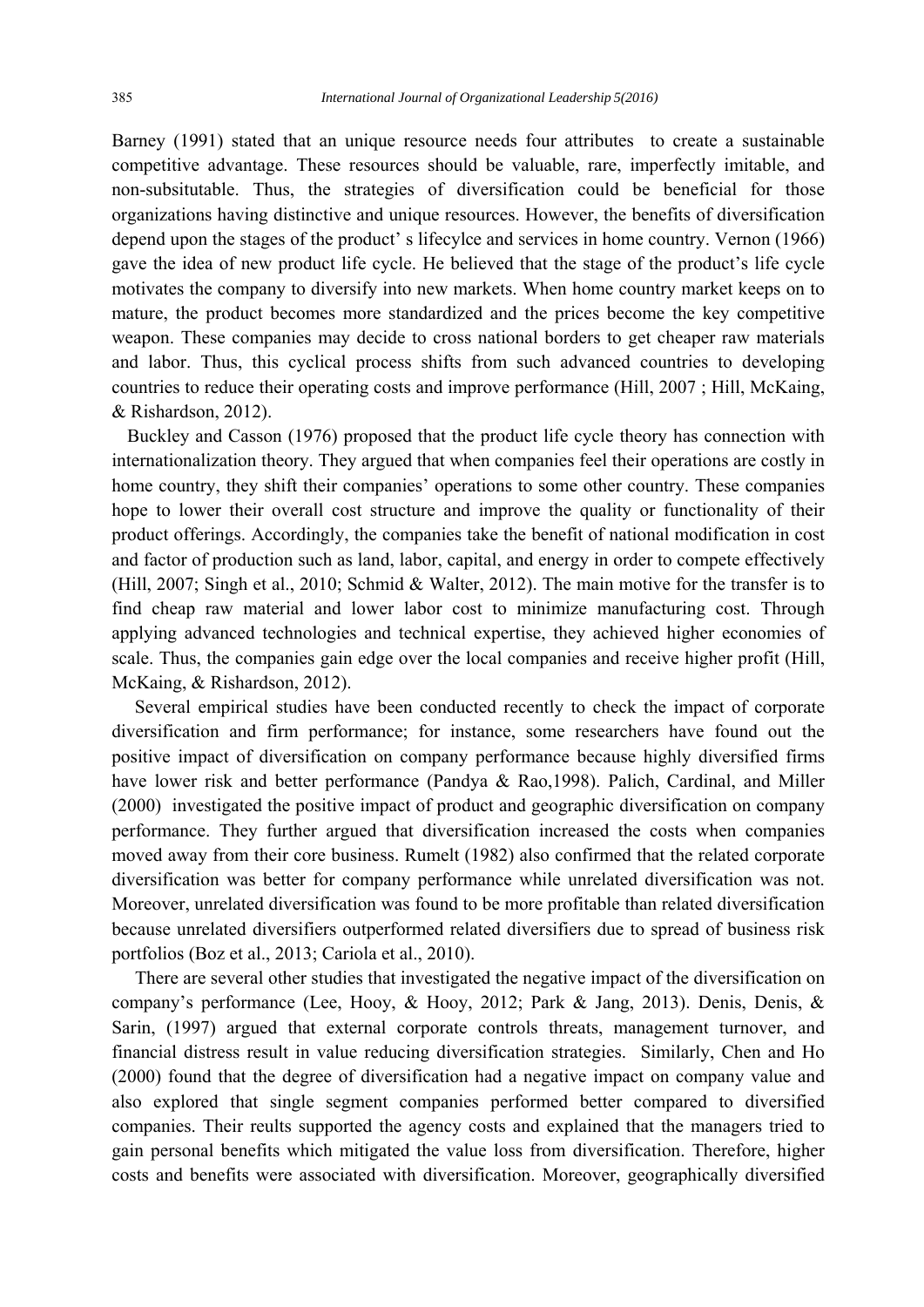companies have higher advertising expense, the expenses of research and development, operating income and return on asset than those of product diversification companies (Kim & Mathur, 2008). Lee et al. (2012) concluded that geographic diversification had no significant impact on firm value, while there was a significant relationship between product diversification and firm value. Lu and Beamish (2004) stated that the product diversification had a negative impact on firm performance and geographic diversification had a S-shape relationship with firm performance based on the cost- benefit analysis of firms.

 These mixed results indicate that there may be curvilinear relationship between corporate diversification and firm performance (Aleson & Escuer, 2002; Anil & Yigit, 2011; Kang et al., 2011; Qian, 2002; Singh et al., 2010). These researchers concluded that highly diversified companies had to incur numerous other costs which reduced their expected annual returns. Therefore, marginal benefit of diversification is greater than the marginal cost up to a certain level due to economies of scale. Excessive diversification could also reduce firm performance due to higher cost related to internal inefficiencies, agency costs, and internal control problems. These findings are mostly related to developed countries while much work has to be done in developing countries.

 The relationship between diversification strategy and organizational performance of developed countries differ from developing ones due to influence of business relation, market production, and labor factors and government, political, and economic conditions. Yigit and Tur (2012) suggested some other factors such as privatization policies, working conditions, product life cycles, and competitions. Therefore, these factors which are manifested in developing countries may result in different results. Kim et al (2014) further provided evidence to support the idea that geographic diversification in resource-poor countries lead to an inverted U-shaped relationship with firm performance, whereas in resource richer host countries have positive effects on geographic diversification.

#### **Research Hypotheses**

This study tried to investigate the U-shaped relationship between corporate diversification and performance of Pakistani firms. Pakistan is a developing country where decision-making process, market environment, availability of capital resources, economic conditions, government rules, and regulations are different from those of developed countries. To the best of our knowledge, there are no previous empirical studies that address the effect of corporate diversification on firm performance.

**H01:** There is an inverted U-shaped relationship between product diversification and firm performance.

**H02:** There is an inverted U-shaped relationship between geographic diversification and firm performance.

#### **Method**

The population of this study consisted of all non-financial companies listed on Pakistani stock market. A random sample of 141 non-financial listed firms from Karachi stock exchange (KSE) was examined. According to data availability, secondary data was employed by current researchers over the period 2003-2013. The data was taken from annual reports of the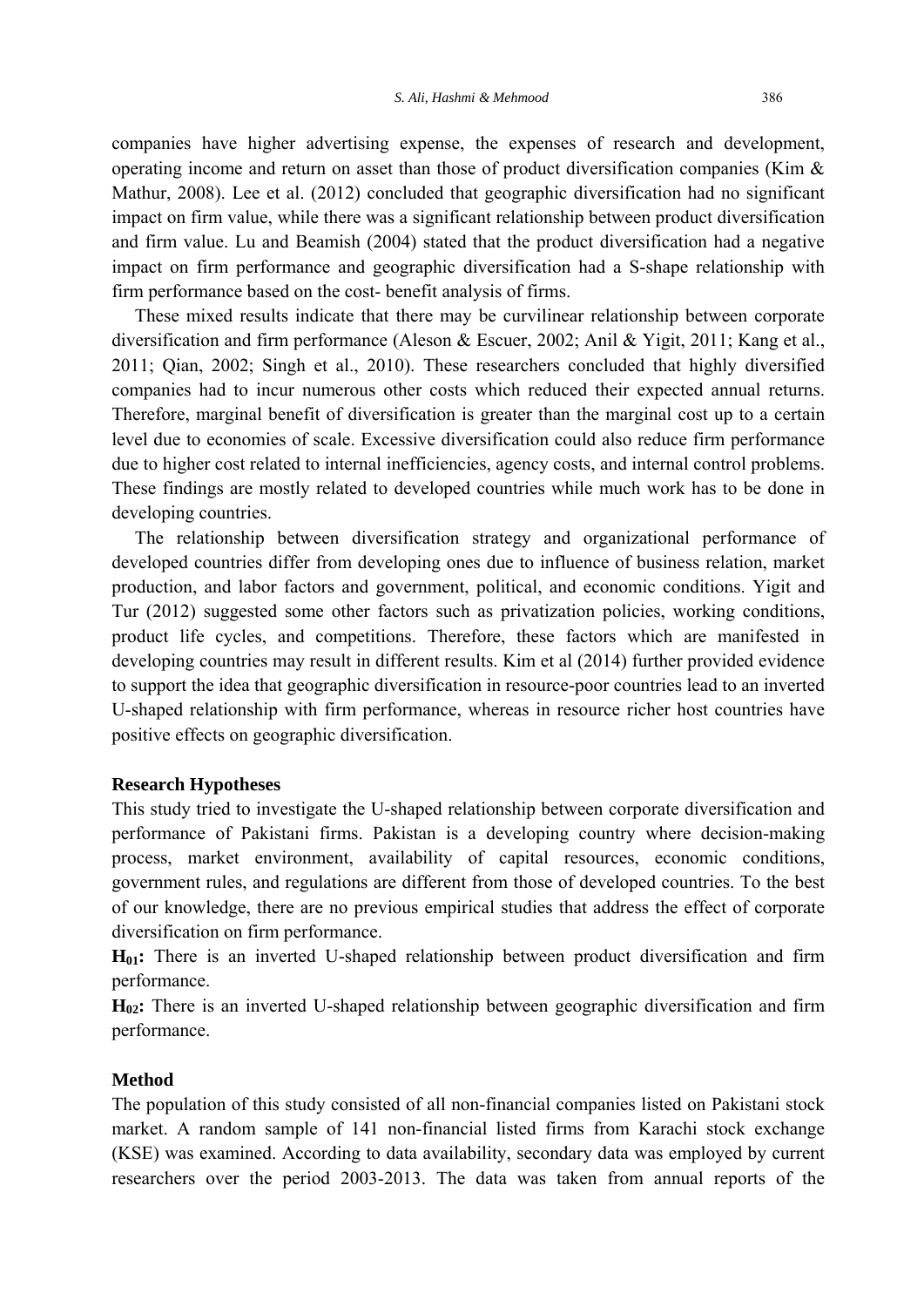companies which were directly obtained from the official websites of companies, KSE websites, and balance sheet analysis which was available at SBP website. The dependent variable of this study was firm performance and return on assets was taken as a proxy for measuring the firm performance. ROA was accepted as an important indicator to measure the effectiveness of company's performance management by the researchers (Anil &Yigit, 2011; Yigit & Tur, 2012). In addition, external shareholder and business manager who are interested in performance evaluation of business organizations express that ROA is good criterion for evaluating the performance of firm (Boz et al., 2013). ROA gives an idea that how efficient management is at using its assets to generate earnings. Our measure of total product diversification (PD) was a Herfindahl-type quantitative index like that of Chen and Ho(2000), Grant et al. (1988), Kang et al. (2011), Singh et al. (2010), and Tallman and Li (1996). For measuring the product diversification, the required information was segment sales information of each product or each business separately. Herfindahl index was calculated as the sum of squares of each segment *i*'s sales as a proportion of total sales for the firm.

(1) 
$$
PD = 1 - \sum_{i=1}^{n} S_i^2
$$

Where *PD* indicates the degree of product diversification and  $S_i$  is the proportion of firm's sales in *i*<sup>th</sup> product category. Herfindahl index value is a statistical measure which indicates the portfolio of one product. It means that if a firm only designs one product for each segment the amount of *Si* will be one (i.e. segment sale divided by total sale), and the sum of squares of *Si*  will also be one after detecting from one the answer will be zero. The current researchers also measure geographic diversification (GD) by the ratio of foreign sales to total sales. Such measure of GD was consistent with majority of previous studies such as Grant et al. (1988), Qian (2002), Schmid and Walter (2012), Singh et al. (2010), and Tallman and Li (1996).

 To isolate the relationship between corporate diversification and firm performance, it was important to control other variables that are likely to affect the performance of firm. Firm age, firm size, leverage, advertising intensity, and firm growth as control variables were incorporated in this study.

 Firm age refers to the number of years since firm incorporation. Previous studies identified that the age of firms may also affect firm performance. As the firms are getting older in their mature industries, firms may be forced to enter into the other industries. Some studies argued that the old firms have better reputation in the capital markets such as brand name and customer satisfaction as compared with the younger ones. Older firms may have more experience about market, better knowledge of environmental phenomena, better performance, better technology and cheaper resources as compared to new ones.

 Jahera, Lloyd, and Page (1987) argued that the relationship between diversification and firm performance depends on size of firm. Larger firms tend to have more shareholder value and profitability, superior financing position, and more efficient cost control than small firms. Firm size can be correlated with performance through economies of scale and scope. Firm size is a commonly used control variable and the natural log of total assets is used as the most effective proxy of firm size (Singh et al., 2010; Tallman & Li, 1996). The leveraged firms provide some benefits such as tax shield, managerial discipline, and some costs like financial distress and agency problem that affect firm performance (Berger & Ofek,1995; Qian, 2002). To control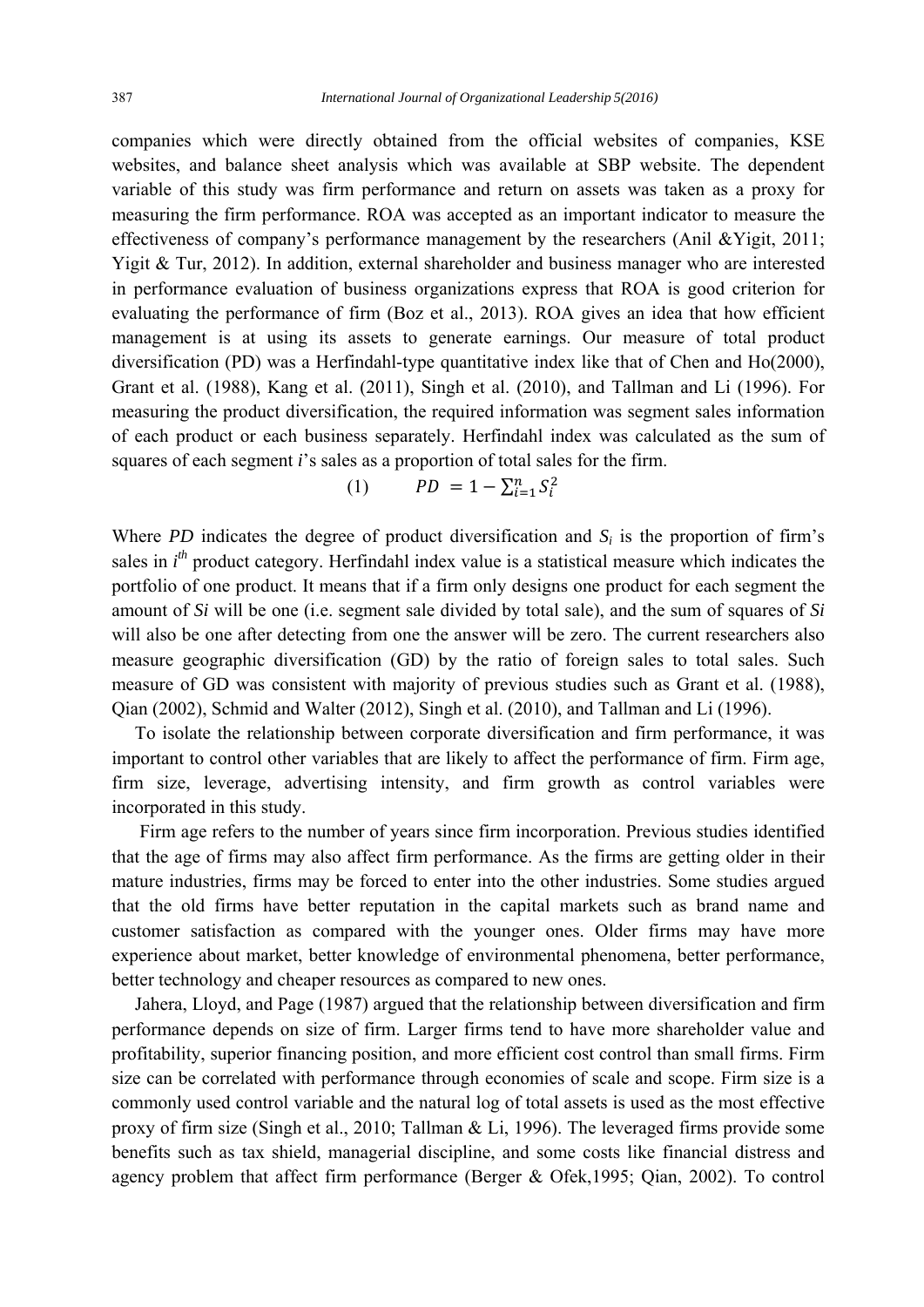these effects, total liabilities over its shareholders' equity is used as the proxy for measuring leverage. According to Qian (2002), advertising intensity is commonly used proxy for naming the brand and consumer goodwill. Firm's ability to differentiate its products from those of their competitors and builds successful brands is critical for success. Mostly the firms spend the most on advertising expenditure to boost sales and attract more new customers. To control these effects, we use advertising intensity as a control variable to measure the ratio of the advertising expenditures to sales. When there is a significant growth potential, each firm with a single product has profitable opportunities and therefore has better performance in future. When growth opportunities do not exist, the firm may peruse an unrelated diversification strategy to search growth and profitability and extend its productive business lifecycle. The growth rate of firm's asset is used to proxy the firm's growth. It is calculated as change in firm's annual assets value with reference to previous year assets (Aleson & Escuer, 2002; Park & Jang 2013). The following panel data regression model was used in this study.

(2) 
$$
ROA_{it} = \beta_0 + \beta_1 PD_{it} + \beta_2 PDSQR_{it} + \beta_3 GD_{it} + \beta_4 GDSQR_{it} + \beta_5 SIZE_{it} + \beta_6 AGE_{it} \beta_7 LEV_{it} + \beta_8 ADVI_{it} + \beta_9 AG_{it} + \mu_{it}
$$

Return on assets  $(ROA_{it})$  was chosen as dependent variable while product diversification strategy  $(PD_{it})$  and geographic diversification strategy  $(GD)$  were selected as independent variables. Their squared terms including  $\text{PDSQR}_{it}$  and  $\text{GDSQR}_{it}$  are generated to check inverted U-shaped relationship. Other variables such as size of the firm  $(SIZE_{it})$ , age of the firm  $(AGE_{it})$ , leverage (LEV<sub>it</sub>), advertising intensity (ADVI<sub>it</sub>) and firm growth (AG<sub>it</sub>) were known as control variables. GLS panel regression model has been applied to control autocorrelation and heteroscedasticity.

### **Results**

Table 1

*Summary Statistics*  Mean SD 1 2 3 4 5 6 7 1 ROA 0.07 0.10 2 ADVI 0.04 0.05 0.25 3 AGE 30.75 14.49 0.14 0.2 4 LEV 0.02 0.02 -0.45 -0.09 -0.04 5 SIZE 7.65 1.10 0.15 0.01 0.24 0.03 6 AG 0.13 0.17 0.15 0.04 -0.03 -0.02 0.07 7 PD 0.05 0.13 0.11 0.00 -0.09 -0.06 0.09 0.01 8 GD 0.20 0.28 -0.14 -0.09 -0.12 0.11 -0.01 0.01 -0.01

Table 1 presents the descriptive statistics and the correlation coefficient matrix between dependent, independent, and control variables of this research.

 According to Table 1, there is a positive correlation between the assets' return and product diversification while this relationship is negative with geographic diversification. Moreover, firm age, firm size, and firm growth were positively related to firm performance. It meant that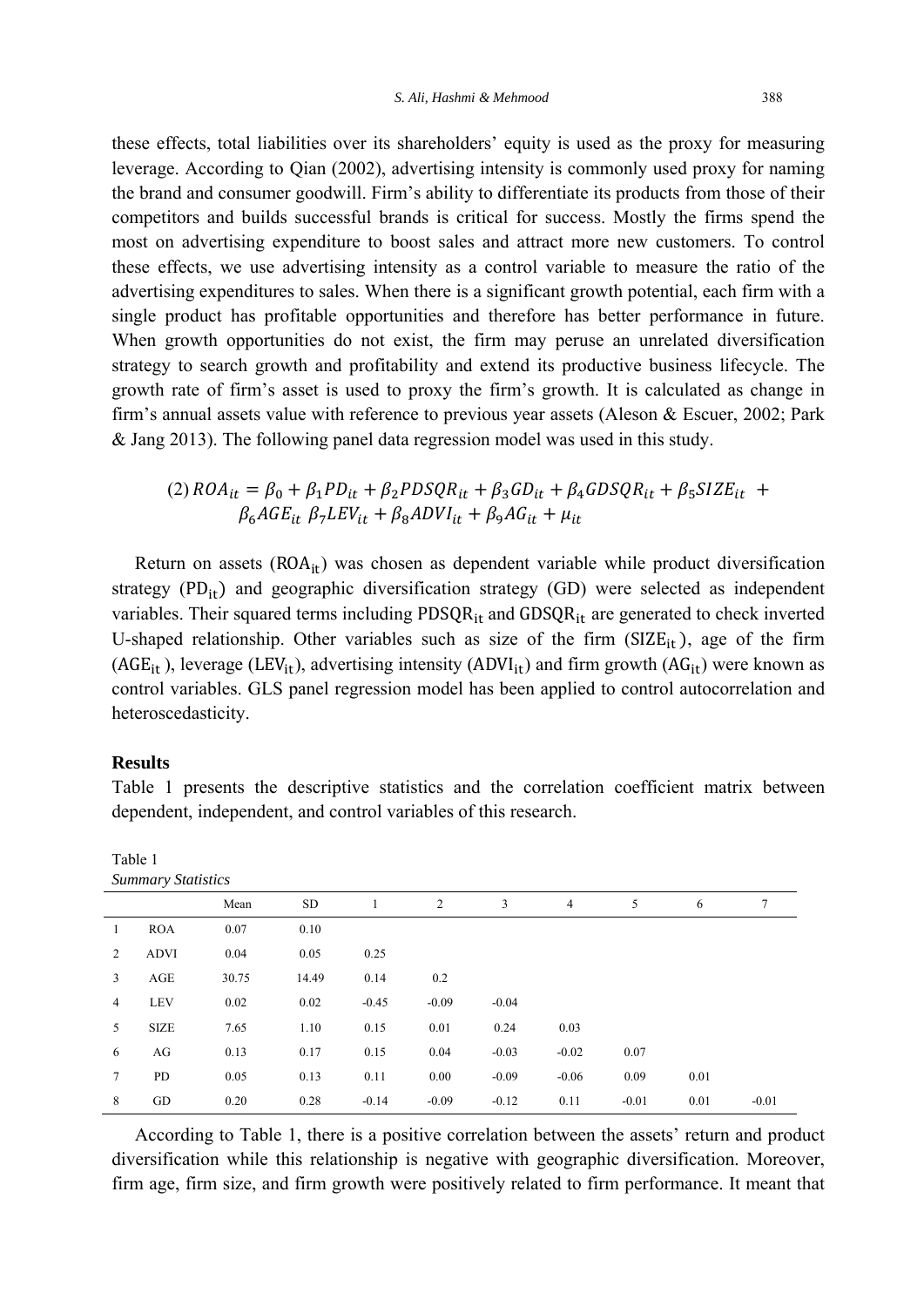as the firm age raised the experience and the knowledge about marketing environment and performance would improve. Size of firm also was positively related to firm performance. It meant that large-sized firms had better performance management strategies based on their resources.

The value of correlation coefficient was less than the threshold value  $(r < 0.9)$  which showed that the problem of multicollinearity did not exist. As discussed before, the correlation cannot the impact of variables.

 While using correlation matrix, we can only check the linear relationship between two variables. However, it is did not reflect the combined effect of all of the independent variables on the dependent variable and did not express anything about the cause and effect relationships. It stated that all variables have positive, negative, or no correlation. Due to these limitations, the correlation matrix technique is not considered as an effective technique. So, panel data regression analysis was used as the core technique for analysis purpose.

 To check which model will be best-fitted one for analyzing the data, different tests were employed. For selecting a proper model, the common effect model was compared with fixed effect model. To this end, the equation for the fixed effects model was estimated and then redundant fixed effects likelihood ratio was used. According to Table 1, the *p*-value of the Chi-square was significant and indicated that the data should be analyzed under fixed effects model. The intercept was firm or group specific and varied over the cross sections in fixed effects model. The panel used in this study is balanced (141 cross sections and 11-year data from 2003 to 2013. According to Asteriou and Hall (2011), a panel works better when it acts within a balanced fixed effects model.

 The second method was used to compare fixed effects model with random effects model, it is tested that either fixed effects or random effects model is best suited for the sample under study through Hausman test. The results of Hausman test for random effects model showed that probability of cross section random effects model was significant. The use of fixed effects model to create the inference was justified by economic analysis. To further ensure the reliability of model with respect to ordinary least squares (OLS) assumptions, diagnostic tests have been employed to check serial correlation, heteroscedasticity, and multicollinearity problems , namely Breusch-Godfrey serial correlation LM test, Breusch-Pagan-Godfrey test, and variance inflationary factor (VIF).

 The correlation matrix showed that there was no problem with multicollinearity in data, because there is not any other value that was higher than threshold value  $(r < 0.9)$ . It was further tested by VIF test. To avoid the multicollinearity problem, the variance inflation factor (VIF) test was examined. All VIFs were less than 1.2 which was much lower than threshold value of 10 (Asteriou & Hall, 2011). Therefore, it was concluded that the results of this study are unlikely to suffer from the problem of multicollinearity. The impact of product and geographic diversification were examined on firm performance using a panel data with observations from 141 firms over eleven-year period from 2003 to 2013. Owing autocorrelation and heteroscedasticity that violate the basic assumptions of ordinary least squares (OLS) model, the generalized least squares (GLS) estimation in fixed effects was used which provide the corrections for the presence of autocorrelation and heteroscedasticity in panel data (Brooks, 2008; Greene, 2002; Wooldridge, 2002).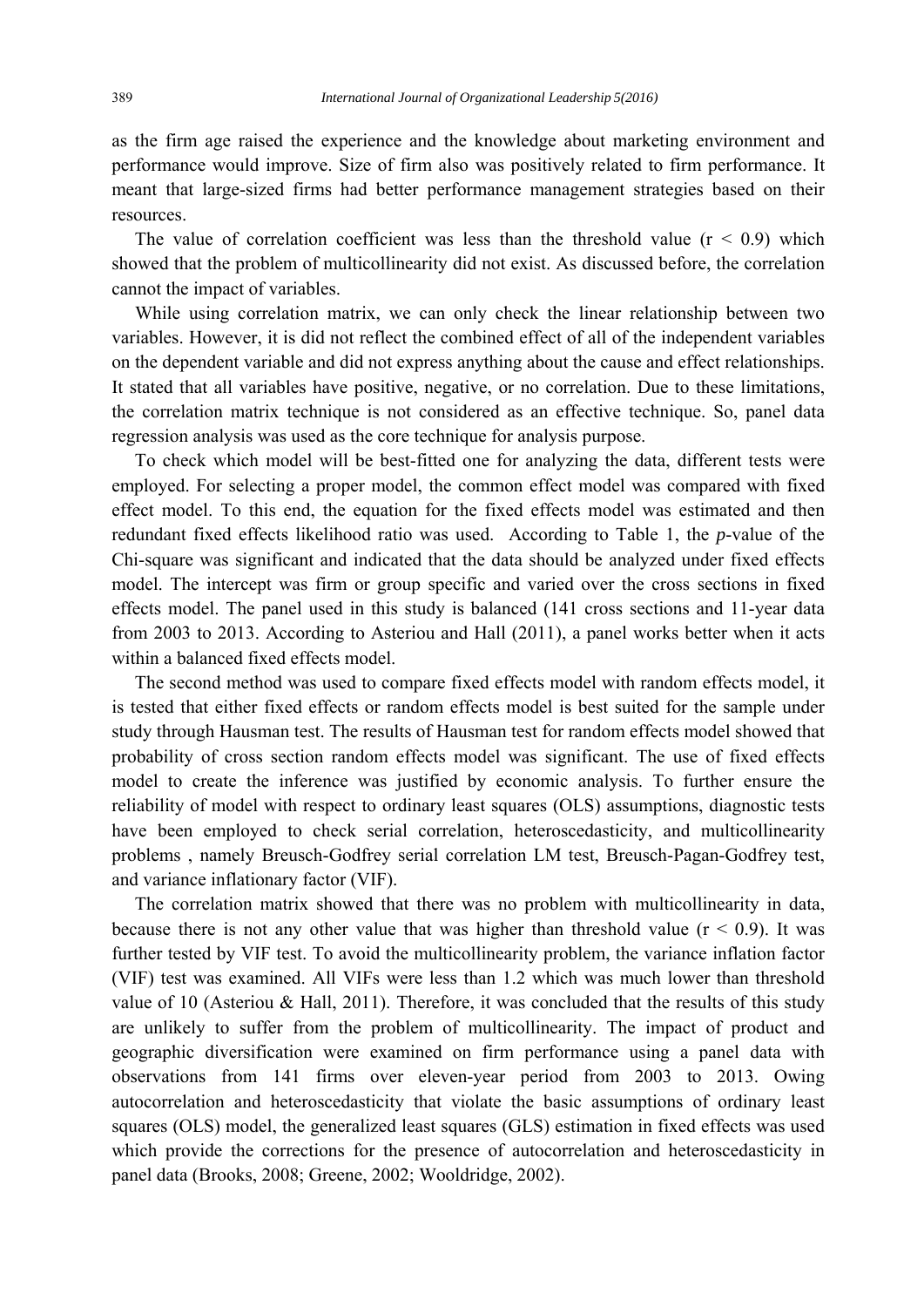Through applying Hauman test, random effects approach was compared with fixed effects approach which was the best suited for analysis (Asteriou & Hall, 2011; Greene, 2002). Therefore, the fixed effects approach had some advantages over the random effects approach.

 Table 2 provides the results of GLS fixed effects estimation for different models. The models were built in a hierarchical manner to evaluate the stability of results. In model 1, all the control variables were entered along with the linear and square terms of product diversification. In model 2, the linear and square terms of product diversification were replaced with the crospending terms of geographical divesification. In model 3, both product and geographic diversification were entered with linear and square terms along with control variables.

| Variables      | Product Diversification | Geographic Diversification | Combined Effect |
|----------------|-------------------------|----------------------------|-----------------|
| <b>ADVI</b>    | $-0.05$                 | $-0.04$                    | $-0.05$         |
|                | (0.01)                  | $0.02\,$                   | 0.02            |
| AGE            | 0.00                    | $0.00\,$                   | 0.00            |
|                | (0.00)                  | 0.00                       | 0.00            |
| <b>LEV</b>     | $-1.54$                 | $-1.59$                    | $-1.58$         |
|                | 0.12                    | 0.12                       | 0.13            |
| <b>SIZE</b>    | $-0.02$                 | $-0.02$                    | $-0.02$         |
|                | $0.00\,$                | $0.00\,$                   | 0.00            |
| $\rm{AG}$      | 0.05                    | 0.04                       | 0.05            |
|                | 0.01                    | 0.01                       | 0.01            |
| PD             | 0.05                    |                            | 0.06            |
|                | 0.03                    |                            | 0.03            |
| PDSQR          | $-0.04$                 |                            | $-0.05$         |
|                | $0.02\,$                |                            | 0.02            |
| GD             |                         | 0.09                       | 0.10            |
|                |                         | 0.03                       | 0.03            |
| <b>GDSQR</b>   |                         | $-0.06$                    | $-0.07$         |
|                |                         | 0.03                       | 0.03            |
| Constant       | 0.17                    | 0.17                       | 0.17            |
|                | 0.03                    | 0.03                       | 0.03            |
| Observations   | 1551                    | 1551                       | 1551            |
| R-squared      | 0.85                    | 0.85                       | 0.85            |
| Adj. R-Squared | 0.83                    | 0.84                       | 0.84            |
| F-Stat         | 56.08                   | 57.01                      | 56.50           |

Table 2  *Impact of Product and Geographic Diversification on Firm Performance* 

Robust Standard Errors in Parentheses \*\*\*p < 0.001; \*\*p < 0.01; p < 0.05; \*p < 0.01

 According to Table 2, the explationary power of the model 1 is 0.85 which manifests that 85 per cent of the variation in the dependent variable was explained by independent variables. The value of the overall F-test is also significant specifying the fitness of model. The effect of firm size, leverage, firm age, advertising intensity, and assets growth were controlled. Model 1 also shows that firm age and asset's growth had positive impact on firm performance whereas advertising intensity, firm leverage, and firm size had negative impact. These effects generally remain the same across different models. Firm age was positively related to firm performance. It meant that the old firms had a better reputation in market and technology such as brand name, customer satisfaction as compare to younger ones. They had availability to cheaper resources as compare to new ones and therefore the older ones performed better than the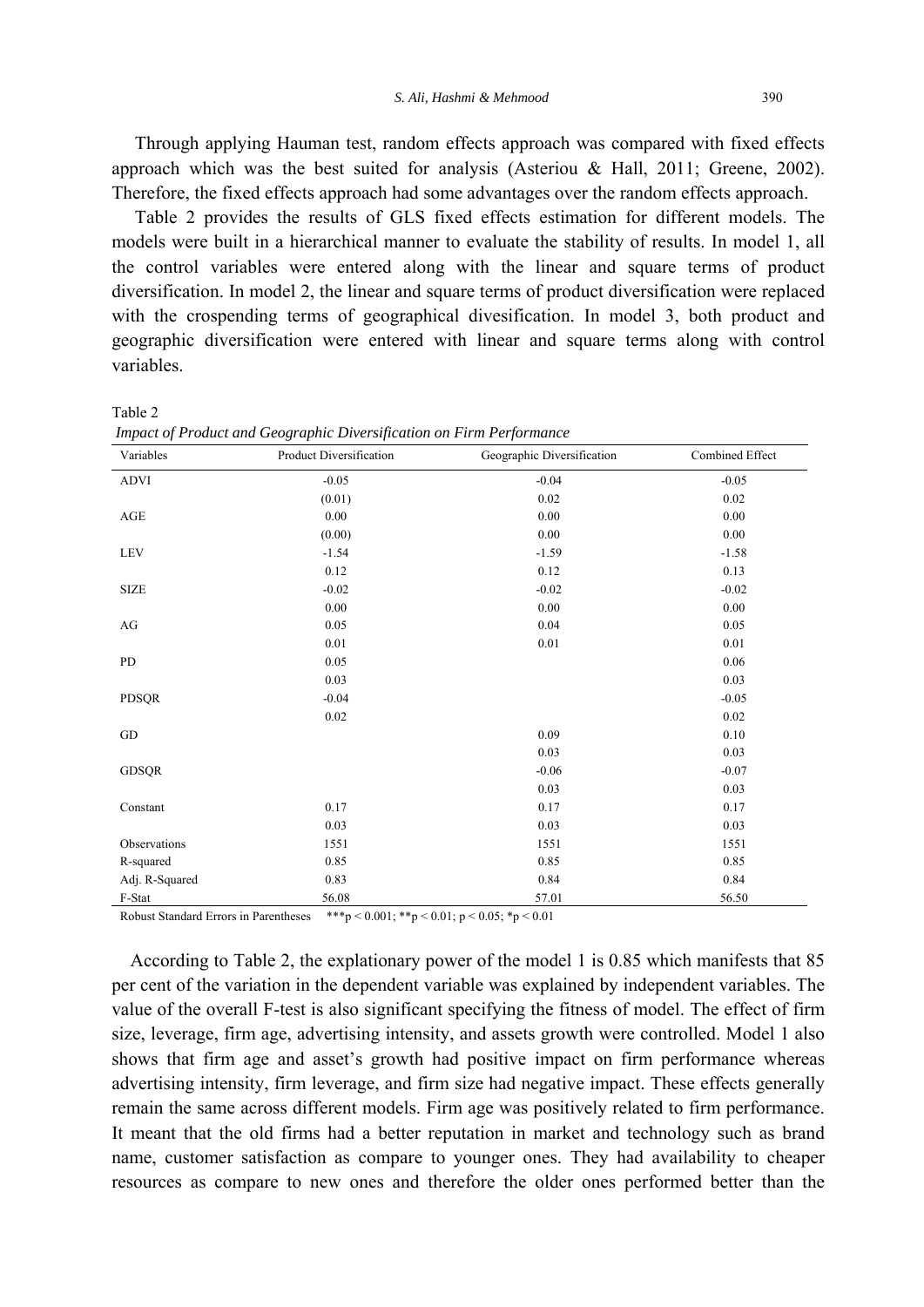younger ones. Due to older firms' reputation and outperformance in the market, they got an opportunity to get loan based on more favorable terms (Qian, 2002).

 The first hypothesis indicated to an inverted U-shaped relationship between product diversification (PD) and firm performance (ROA). In model 1, the linier term of PD was significant positive ( $\beta = 0.059$ ,  $p = 0.08$ ), while the square term of PD was significant negative  $(\beta = -0.049, p = 0.07)$ . It suggested that an increase in product diversification could improve the firms' performance up to a certain point after which any further increase in product diversification were associated with declining firm performance. This effect remains the same in model 3 until the geographic diversification variable was introduced. Therefore, the first hypothesis was confirmed. The second hypothesis predicted an inverted U-shaped relationship between geographic diversification and firm performance. In model 2, the linear term of geographic diversification was significant positive ( $\beta = 0.098$ ;  $P = 0.01$ ), while the square term of geographic diversification was significant negative ( $\beta = -0.069$ ; *P* = 0.03). Firm performance improves with an increase in geographic diversification up to a certain point. Any further increase in geographic diversification leads towards decline in firm performance. When both product and geographic diversification variables were introduced, this effect remained the same in model 3. Thus, the second hypothesis was confirmed. In model 3, the significance level of geographic diversification was more than PD. It stated that the geographic diversification had more prominent effect on firm performance as compare to product diversification. Firm size is negatively related to firm performance which suggested that an increase in the size of firm leads towards decrease in firm performance. The findings of the study supported the second hypothesis which expressed that the organizations had to bear extra costs such as management and cost and coordination costs. Coordination activities required exploiting completely the economies of scale and scope without cost; therefore, the large-sized firms create the additional challenges and difficulties including problems of communication and coordination (Jones & Hill, 1988; Sobel, 1984). Pressures on top managers' posture as the center of corporate who seek to manage an increasing number of diverse businesses and the net effect benefits and cost lead to declining firm performance (Berger & Ofek,1995; Qian, 2002). Advertisement intensity has significant and negative impact on firm performance and corporate diversification. It meant that as the firms diverted their business operation and expanded their product portfolio in different products and markets, they would face with higher advertising costs. In order to create awareness and make customers familiar with the new products, markets, and brands, the firms allocated much more money for their advertising activities as compare to returns. This finding was aligned with the studies of Kim and Mathur (2008), Lu and Beamish (2004), and Singh et al. (2010). The results revealed that leverage was negatively related with firm performance and this relationship was significant. Leverage of firm increased the financial risk of firms and imposed so many restrictions; therefore, the firms faced with the limited number of financial resources for investing and continuing their business operations. These findings also supported the notion of inverted U-shaped relationship in this study which stated that with increase in corporate diversification, the firms would face with declining in management resources. Thus, the firms' performance was declining due to higher diversifications. According to resource-based view and market power view, firms should possess some superior resources to solve their problems and maintain their resources when they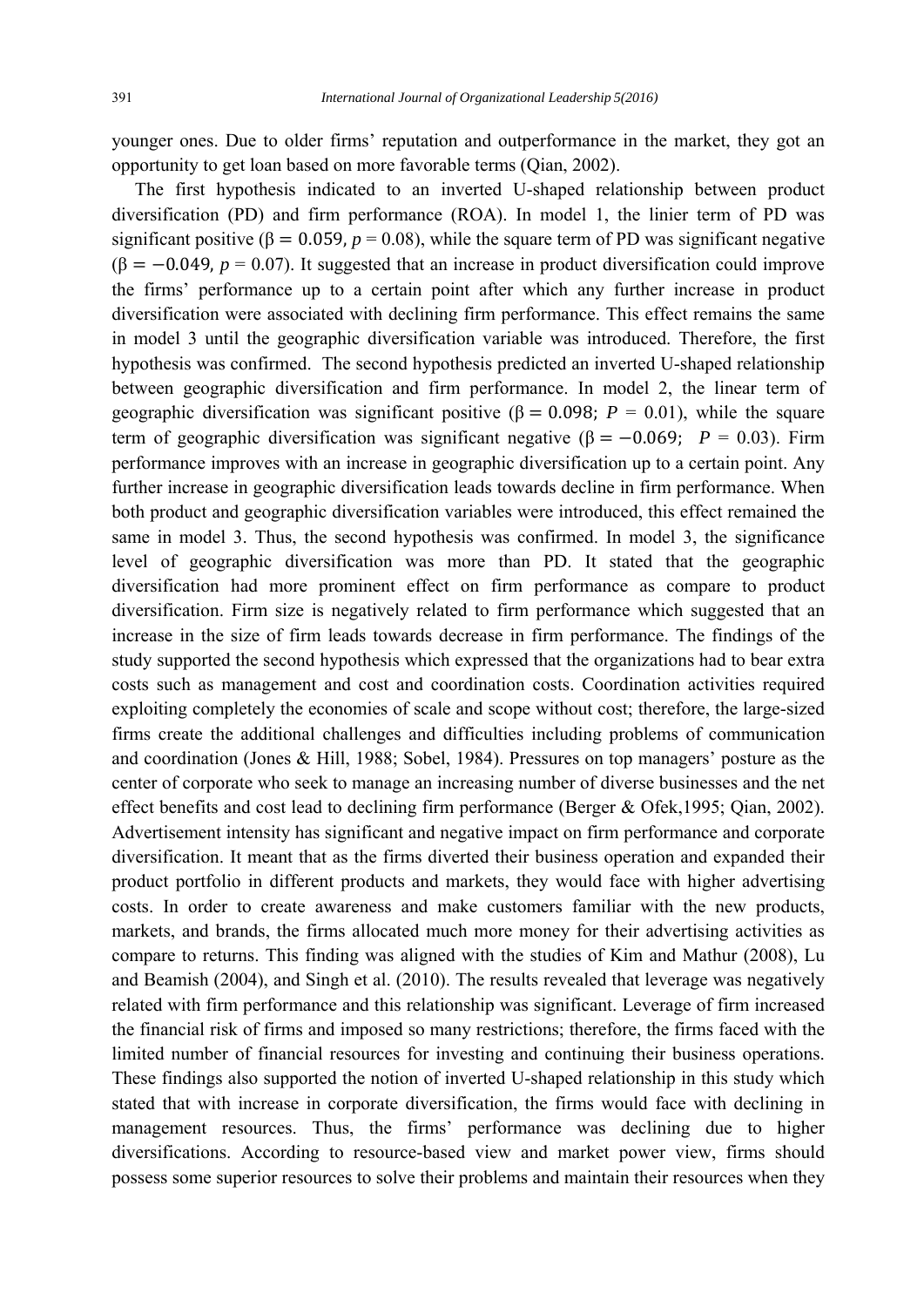face with financial distress. The results of previous studies such as Lu and Beamish (2004), Singh et al. (2010), and Tallman and Li (1996) were also aligned the results of this study.

 Assets growth was positively associated with firm performance. Those firms, which had more assets than previous year, participate more in firm performance than those ones that had less assets growth. So, the firms which had assets growth had more growth opportunities and better performance. This finding was aligned with the findings of previous studies such as Aleson and Escuer (2002) and Park and Jang (2013). On the other hand, an increase in corporate diversification could lead to cost increase. An increase in diversification levels would also lead to inconsistency in the growth of administrative expenses as well as great operational flexibility. The administrative cost might increase and direct operation of individual product units to control the construction of additional levels of corporate management. Operational flexibilities might increase due to disorganizations raised from the lack of compliance for environmental changes, the extent of politicization in making strategic management decisions, and pressures from senior managers as the corporate center (Grant & Jammine, 1988; Markides & Williamson, 1994, 1996). Therefore, the factors which determined the firm's performance would decline with increasing corporate diversification. Markides and Williamson (1996) also defined other indirect costs such as control efforts and losses due to the increase in shirking, inefficiencies in the internal capital markets, coordination costs, and other organizational diseconomies. The marginal costs of diversification increased rapidly as the diversification hit high levels. The net effect of these benefits and cost proposed that product diversification may be beneficial up to a certain point and then additional diversification might reduce firm performance. Thus, the findings of the study were consistent with the previous studies' results (Aleson & Escuer, 2002; Anil & Yigit, 2011; Boz et al., 2013; Chen & Ho, 2000; Kang et al., 2011; Kim & Mathur, 2008; Mathur et al., 2001; Palich et al., 2000; Qian, 2002; Singh et al., 2010; Tallman & Li, 1996). Markides (1992) provided a helpful argument that an increase in the firms' diversification which moved further away from its core business, could decline the marginal benefits of diversification. According to resourced-based view, firms can earn sustainable supra-normal returns if they have superior resources. When the firms directed towards corporate diversification either product or geographic diversification at this stage, the firms with superior resources and capabilities were growing. Therefore, firm managers decided to gain supra-normal profits by spreading their risk in different products and markets. Resource-based view firms tried to exploit economies of scope in several resources and capabilities including tangible, intangible, and human resources to enhance their performance (Barney, 1991). The level of corporate diversification increased as the firms moved futher away from their core businesses which cause the disconomies of scale, movement from tangible to intengible resources, and finally declining firms perfromance. According to Barney (1991), resources for sustainable competitive advantage must have four attributes. They should be valuable, rare, inimitable, and non-subsitutable. Such resources exploited every opportunies or neutralized threats in firm's environment. Some of these resources were relatively uncommon among the firms' current and poteantial positions like managerail talent. Inimitable resources could not be easily produced or copied by competitors. Sustainable competative advantage of valuable and rare resources could be enjoyable only if competitors faced high costs of imitating the resources. These non-substitutable resources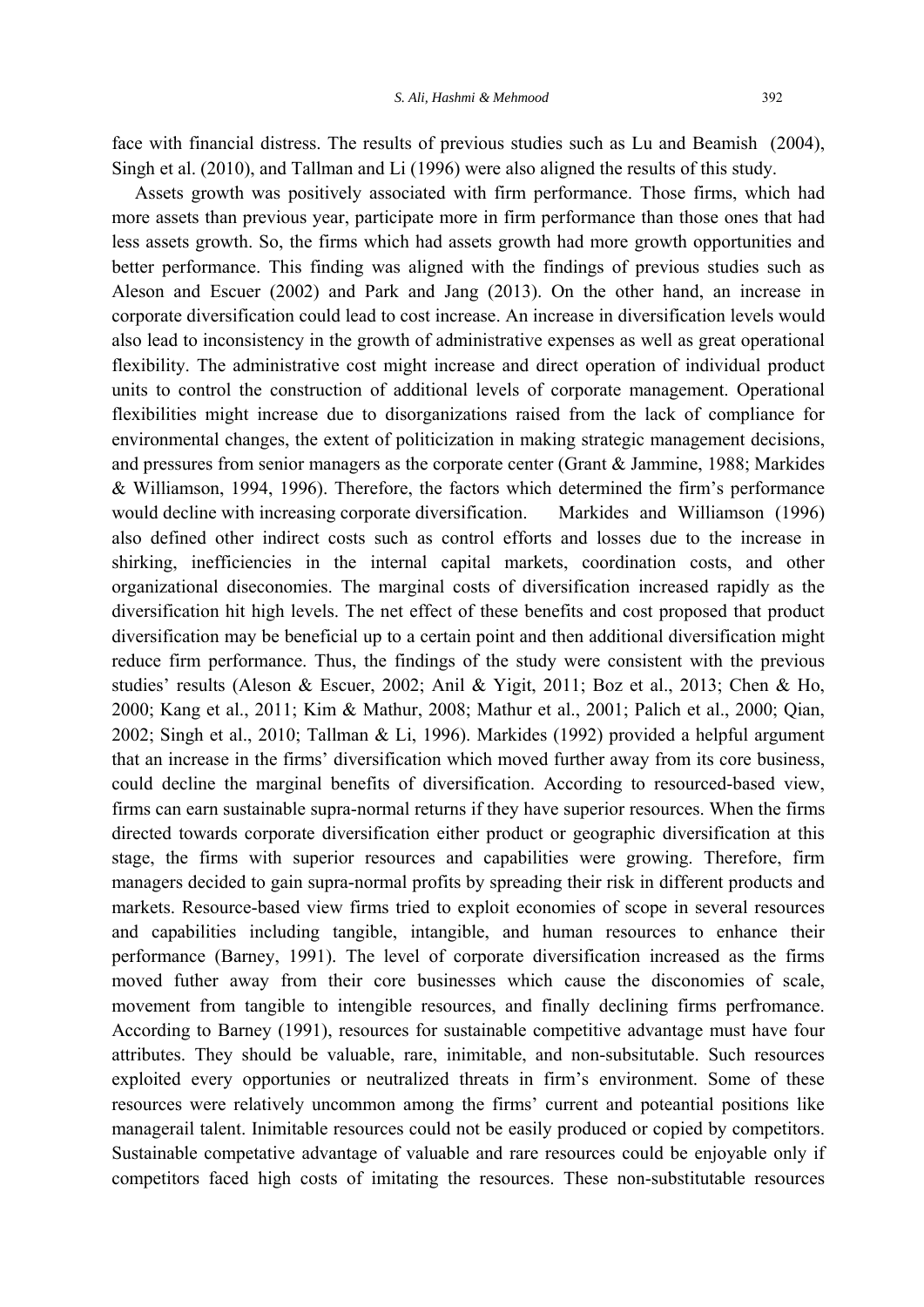should consider as strategically equivalent resources that the competitor firms could easily obtain. When the firms moved toward the higher levels of corporate diversification, they actually moved away from their own core competencies. Therefore, they suffered a decline in their performances. Having higher levels of corporate diversification, the firms moved away from their core businesses and their current distinctive competencies became insufficient. As the corporate diversification hit the higher levels, the degree of corporate diversification was estimated to pursue lower profits (Barney et al., 2001; Barney & Hesterly, 2009).

## **Discussion**

The purpose of this study was to analyze the nature of general relationship between corporate diversification and non-financial performance of firms listed at Karachi stock exchange market. The empirical estimation is based on 11-year data of 141 non-financial companies from 2002 to 2012. To explore the relationship between corporate diversification and firm performance, GLS fixed effects model was used. Corporate diversification was divided into two categories namely, product and geographic diversification, while return on assets was taken as proxy to measure the firm performance. Other variable like size of firm, age of firm, assets growth, debt or equity ratio of firm, advertising intensity of firm were taken as control variables. GLS fixed effects model was used because there were problems of autocorrelation and heteroscedasticity. GLS fixed effects model provided correction in the presence of heteroscedasticity and autocorrelation in the pooled time-series data (Brooks, 2008; Greene, 2002; Wooldridge, 2002). The current reasearchers built the models in a hierarchical manner to evaluate the stability of results. In model 1, they entered all the control variables along with linear and squared term of product diversification. In model 2, they replaced the linear and squared term of product diversification with their corresponding terms of geographic diversification. In model 3, they entered both product and geographic diversification with linear and squared term along with the control variavles. First model depicted the impact of product diversification on firm performance under the influence of some control variables. Findings indicated that product diversification had an inverted U-shaped relationship with firm performance. Therefore, it was concluded that an increase in product diversification improved firm performance up to a certain point after which any further increase in product diversification were associated with declining firm performance. Second model showed the impact of geographic diversification on firm performance. Empirical investigation revealed that geographic diversification had an inverted U-shaped relationship with firm performance. It also manifested that firm performance improved with an increase in geographic diversification until a certain point, after which any further increase in geographic diversification caused a decline in firm performance. Third model reflected the impact of both product and geographic diversification on firm performance. The findings remained the same for the first and the second models. Furthermore, there were negative significant relationships between some of control variables including advertising intensity, leverage, and firm size and firm performance, while there were positive significant relationships between other control variables such as firm age and assets growth and firm performance. These three models seemed to have the similar effects. They investigated the effect of product and geographic diversification on firm performance in Pakistan. This study showed that product and geographic diversification had an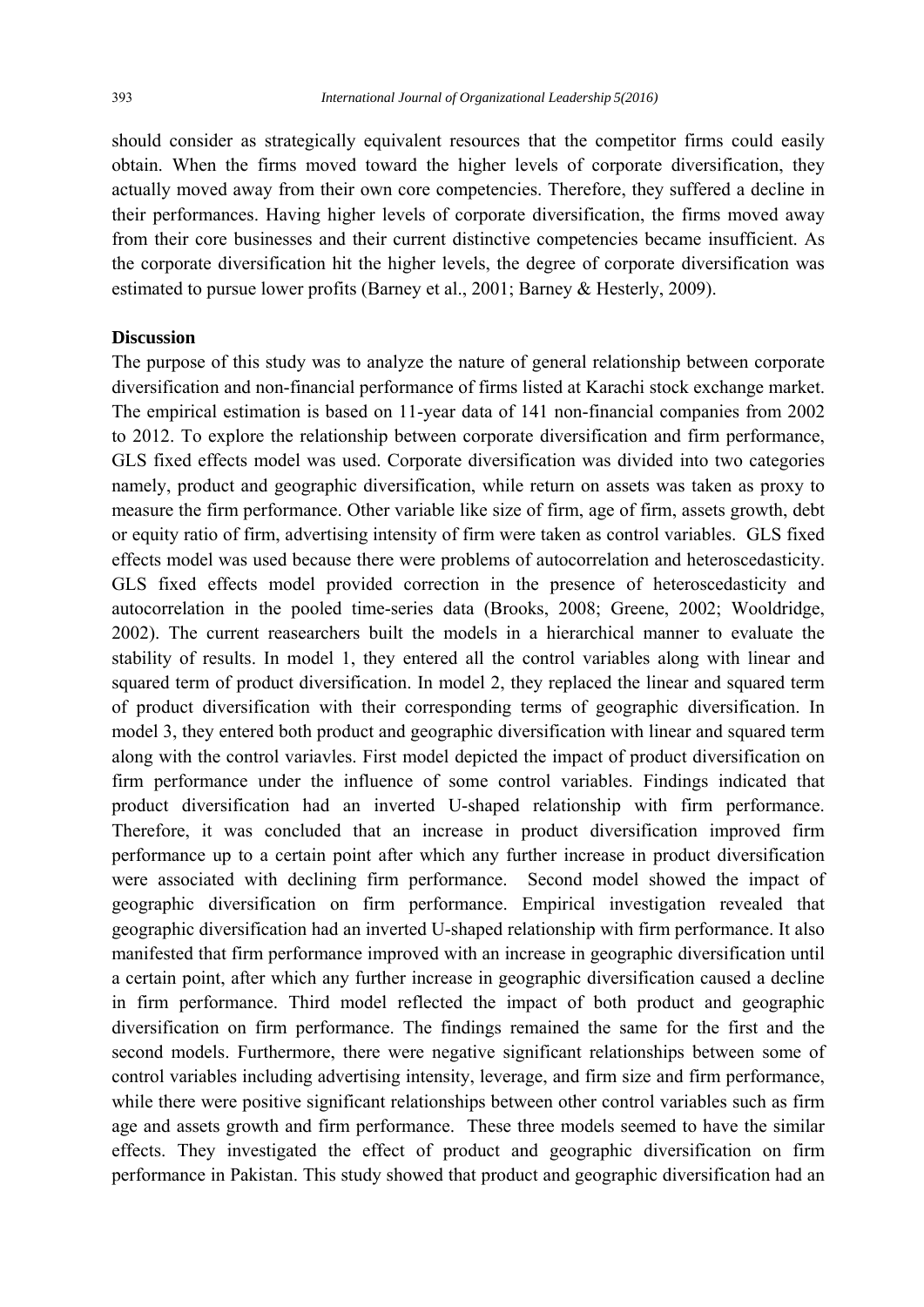inverted U-shaped relationship with firms' performance. Product and geographic diversification had a curvilinear inverse relationship with Pakistani firms' performance. The firms' performance increased up to a certain point with each increase in product and geographic diversification in a way that after that point any further increase in product and geographic diversification would result in a reduction in firm performance.

#### **Conclusion**

Based on findings from this study, top management of Pakistani firms should not scare to venture into product and geographic markets that can help them in developing capabilities. At the same time, the inverted U-shape relationship between corporate diversification and firms' performance suggested that firms' managers should be careful not to diversify their firms. Even though product and geographic diversification were the sources of strength for firms, there were diseconomies associated with excessive diversification. In their pursuit of growth, the managers may become overwhelmed by the available opportunities in the external environment. It was important for managers to keep a balance between the managing core and other businesses. More specifically, this study suggested that each firm should conduct an elaborate cost-benefit analysis through considering demand externalities associated with high level of both product and geographic diversification and internal capabilities such as tangible, intangible, and human resources. When firm operating with product and geographic market portfolio to increase firms' performance, the managers should develop devices for alleviating distribution, coordination, and the cost of governance to facilitate synergies. On the other hand, the investors should also study long-term policies of such organizations which are involved in operating the corporate diversification and gaining profits through minimizing their risk.

 This study had some limitations which have to be pointed out. First, the findings for this study can hardly be generalized to other private firms in Pakistan and it was just limited to small number of listed companies at Karachi stock exchange firms. Second, it just restricted to Pakistan and excluded other countries. Third, it was not identifiable whether foreign sale was due to commercial activities or service activities, while such differential can help us gain deeper insight into internationalization process. In order to strengthen and back up the findings and conclusions in this study, it is essential to implement further research in analyzing alternate conceptualization and testing the reliability of our finding. The major finding of this study was related to the inverted U-shaped relationship between product and geographic diversification and firm performance and ignored other relevant variables. Therefore, other firms can also corporate other variables such as internal capabilities, ownership structure, demand interaction, industry specific variables, and further macro-economic variables to investigate the effect of other factors on firm performance.

#### **References**

Anil, I., & Yigit, I. (2011). The relation between diversification strategy and organizational performance: A research on companies registered to the Istanbul stock exchange market. *Procedia Social & Behavioral Sciences, 24*, 1494–1509.

Aleson, M. R., & Escuer, M. E. (2002). The impact of product diversification strategy on the corporate performance of large Spanish firms. *Spanish Economic Review,* 4(2), 119–137.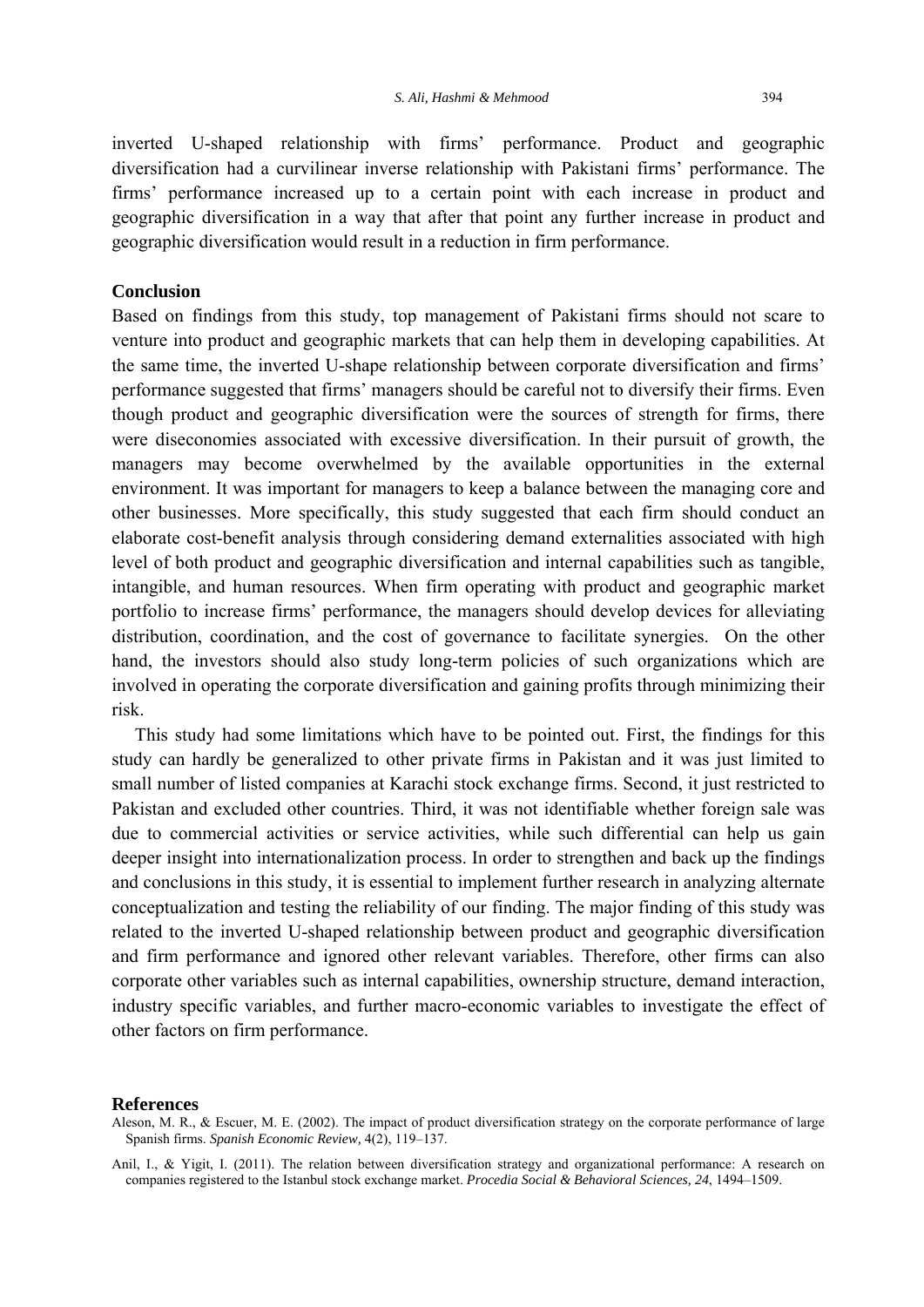Ansoff, H. I. (1957). Strategies for diversification. *Harvard Business Review, 35*(5), 113–124.

- Asteriou, D., & Hall, S. G.(2011). *Applied econometrics.* New York: Palgrave Macmillan.
- Barney, J. (1991). Firm resources and sustained competitive advantage. *Journal of Management,17*(1), 99–120.
- Barney, J. B. (1997). *Gaining and sustaining competitive advantage* (1st ed.). Reading, MA: Addison-Wesley.
- Barney, J., & Hesterly, W. S. (2009). *Strategic management and competitive advantage.* Upper Saddle River, NJ: Pearson Education.
- Barney, J., Wright, M., & Ketchen, D. J. (2001). The resource-based view of the firm: Ten years after 1991. *Journal of Management, 27*(6), 625–641.
- Berger, P. G., & Ofek, E. (1995). Diversification's effect on firm value. *Journal of Financial Economics*, *37*(1), 39–65.
- Berry, C. H. (1975). *Corporate growth and diversification* Princeton, NJ: Princeton University Press.
- Boz, I. T., Yigit, I., & Anil, I. (2013). The relationship between diversification strategy and organizational performance: A research intented for comparing Belgium and Turkey. *Procedia – Social & Behavioral Sciences, 99*, 997–1006.
- Brooks, C. (2008). *Introductory econometrics for finance.* New York: Cambridge University Press.
- Buckley, P. J., & Casson, M. (1976). *The future of the multinational enterprise*. London: Holmes & Meier.
- Caves, R. E. (1981). Diversification and seller concentration: Evidence from changes. *The Review of Economics & Statistics, 63,* 289–293.
- Chen, S. S., & Ho, K. W. (2000). Corporate diversification, ownership structure, and firm value: The Singapore evidence. *International Review of Financial Analysis, 9*(3), 315–326.
- Chi, T. (1994). Trading in strategic resources: Necessary conditions, transaction cost problems, and choice of exchange structure. *Strategic Management Journal, 15*(4), 271–290.
- Craig, J. C, & Grant, R. M. (1993). *Strategic management.* London: Kogan Page.
- Denis, D. J., Denis, D. K., & Sarin, A. (1997). Agency problems, equity ownership, and corporate diversification. *The Journal of Finance 52*(1), 135–160.
- Froot, K. A., Scharfstein, D. S., & Stein, J. C. (1994). A framework for risk management. *Harvard Business Review, 72*(6), 91–102.
- Froot, K. A., Scharfstein, D. S., & Stein, J. C. (1993). Risk management: Coordinating corporate investment and financing policies. *The Journal of Finance, 48*(5), 1629–1658.
- Gertner, R. H., Scharfstein, D. S., & Stein, J. C. (1994). Internal versus external capital markets. *Quarterly Journal of Economics*, *109*(4), 1211–1230.
- Grant , R. M. (1987). Multinationality and performance among British manufacturing companies. *Journal of International Business Studies*, *18*(3), 79–89.
- Grant, R. M., & Jammine, A. P. (1988). Performance differences between the wrigley/rumelt strategic categories. *Strategic Management Journal, 9*(4), 333–346.
- Grant, R. M. (1998). *Contemporary strategic analysis.* Oxford: Blackwell.
- Greene, W. H. (2002). *Eeconometric analysis* (7<sup>th</sup> ed.). New York: Prentice Hall.
- Hill, C. W. L., McKaing, T., & Rishardson, T. (2012). *Global business today.* McGraw-Hill: Canada.
- Hill, C. W. (2007). *International business competing in the global marketplace.* New York: McGraw-Hill/Irwin.
- Jahera, J. S., Lloyd, W. P., & Page, D. E. (1987). Firm diversification and financial performance. *Quarterly Review of Economics & Business, 27*(1), 51–62.
- Jensen, M. C. (1986). Agency costs of free cash flow, corporate finance, and takeovers. *American Economic Review, 76*(2), 323–329.
- Jensen, M. C. (1996). *Agency costs of free cash flow, corporate finance, and takeovers.* England: Cambridge University Press.
- Jones, G. R., & Hill, C. W. (1988). Transaction cost analysis of strategy-structure choice. *Strategic Management Journal, 9*(2), 159–172.
- Kang, K. H., Lee, S., & Yang, H. (2011). The effects of product diversification on firm performance and complementarities between products: A study of US casinos. *International Journal of Hospitality Management*, *30*(2), 409–421.
- Khanna, T., & Palpu, K. (2006). Emerging giants: Building world-class companies in developing countries. *Harvard Business Review, 84*(10), 60–69.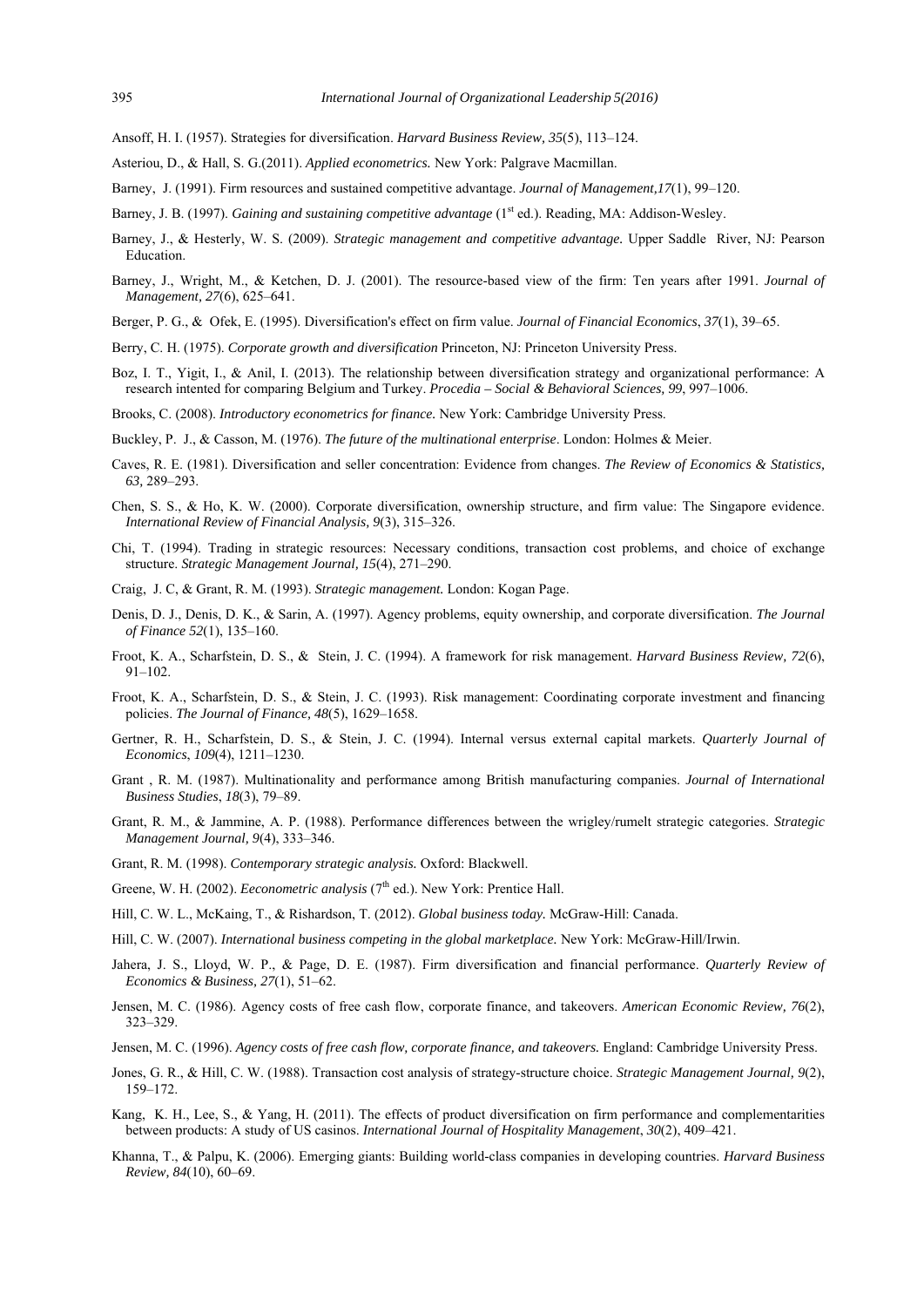- Kim, H., Hoskisson, R. E., & Lee, S. H. (2014). Why strategic factor markets matter: New multinationals' geographic diversification and firm profitability. *Strategic Management Journal,36*(4), 518–536.
- Kim, Y. S., & Mathur, I. (2008). The impact of geographic diversification on firm performance. *International Review of Financial Analysis, 17*(4), 747–766.
- Lang, L., Poulsen, A., & Stulz, R. M. (1995). Asset sales, firm performance, and the agency costs of managerial discretion. *Journal of Financial Economics, 37*(1), 3–37.
- Lang, L. H., & Stulz, R. M. (1994). Tobin's q, Corporate diversification, and firm performance. *Journal of Political Economy, 102*(6), 1248–1280.
- Lee, K. T., Hooy, C. W., Hooy, G. K. (2012). The value impact of international and industrial diversifications on public‐listed firms in Malaysia. *Emerging Markets Review, 13*(3), 366–380.
- Lu, J. W., & Beamish, P. W. (2004). International diversification and firm perforamnce: The S-curve hypothesis. *Academy of Management Journal, 47*(4)*,* 598–609.
- Lubatkin, M., & Chatterjee, S. (1994). Extending modern portfolio theory into the domain of corporate diversification: Does it apply? *Academy of Management Journal, 37*(1), 109–136.
- Markides, C. C., & Williamson, P. J. (1996). Corporate diversification and organizational structure: A resource-based view. *Academy of management journal, 39*(2), 340–367.
- Markides, C. C., & Williamson, P. J. (1994). Related diversification, core competences, and corporate performance. *Strategic Management Journal,* 15, 149–165.
- Mathur, I., Singh, M., & Gleason, K. C. (2001). The evidence from Canadian firms on multinational diversification and performance. *The Quarterly Review of Economics & Finance, 41*(4)*,* 561–578.
- McCutcheon, B. J. (1991). *What caused conglomerate formation? An examination of managerial behavior and internal capital markets in the 1960s conglomerates* (unpublished doctoral dissertation). University of Chicago, US.
- Meyer, M., Milgrom, P., & Roberts, J. (1992). Organizational prospects, influence costs, and ownership changes. *Journal of Economics & Management Strategy, 1*(1), 9–35.
- Montgomery, C. A. (1994). Corporate diversification. *Journal of Economic Perspectives, 8*(3), 163–178.
- Nayyar, P. R. (1992). On the measurement of corporate diversification strategy: Evidence from larger U.S. service firms. *Strategic Management Journal, 13*(3), 219–235.
- Palich, L. E., Cardinal, L. B., & Miller, C. C. (2000). Curvilinearity in the diversification performance linkage: An examination of over three decades of research. *StrategicManagement Journal, 21*(2), 155–174.
- Pandya, A. M., & Rao, N. V. (1998). Diversification and firm performance: An Empirical Evaluation. *Journal of Financial & Strategic Decisions, 11*(2), 76–81.
- Panzar, J. C., & Willig, R. D. (1981), Economies of scope. *American Economic Review,71*(2), 268– 272.
- Palich, L. E., Cardinal, L. B., & Miller, C. C. (2000). Curvilinearity in the diversification performance linkage: An examination of over three decades of research. *Strategic Management Journal, 21*(2), 155–174.
- Park, K., & Jang, S. S. (2013). Effects of within-industry diversification and related diversification strategies on firm performance. *International Journal of Hospitality Management, 34*, 51–60.
- Penrose, E. (1959). *The theory of the growth of the firm.* London: Oxford University Press.
- Pitts, R. A., & Hopkins, H. D. (1982). Firm diversity: Conceptualization and measurement. *Academy of Management Review, 7*(4), 620–629.
- Porter, M. E. (2008). *Competitive advantage: Creating and sustaining superior performance.* London: Simon & Schuster.
- Qian, G. (2002). Multinationality, product diversification, and profitability of emerging US small and medium sized enterprises. *Journal of Business Venturing, 17*(6), 611–633.
- Ramanujam, V., & Varadarajan, P. (1989). Research on corporate diversification: A synthesis. *Strategic management journal, 10*(6), 523–551.
- Ravenscraft, D. J., & Scherer, F. M. (1987). *Mergers, sell-offs, and economic efficiency.* Washington, DC: Brookings Institution.
- Rumelt, R. P. (1982). Diversification strategy and profitability. *Strategic Management Journal, 3*(4), 359–369.
- Saloner, G. (1987). Predation, mergers, and incomplete information. *The RAND Journal of Economics, 18,* 165–186.
- Scherer, F. M. (1980). Industrial market structure and economic performance. *The Bell Journal of Economics & Management Science, 2*(2), 683–687.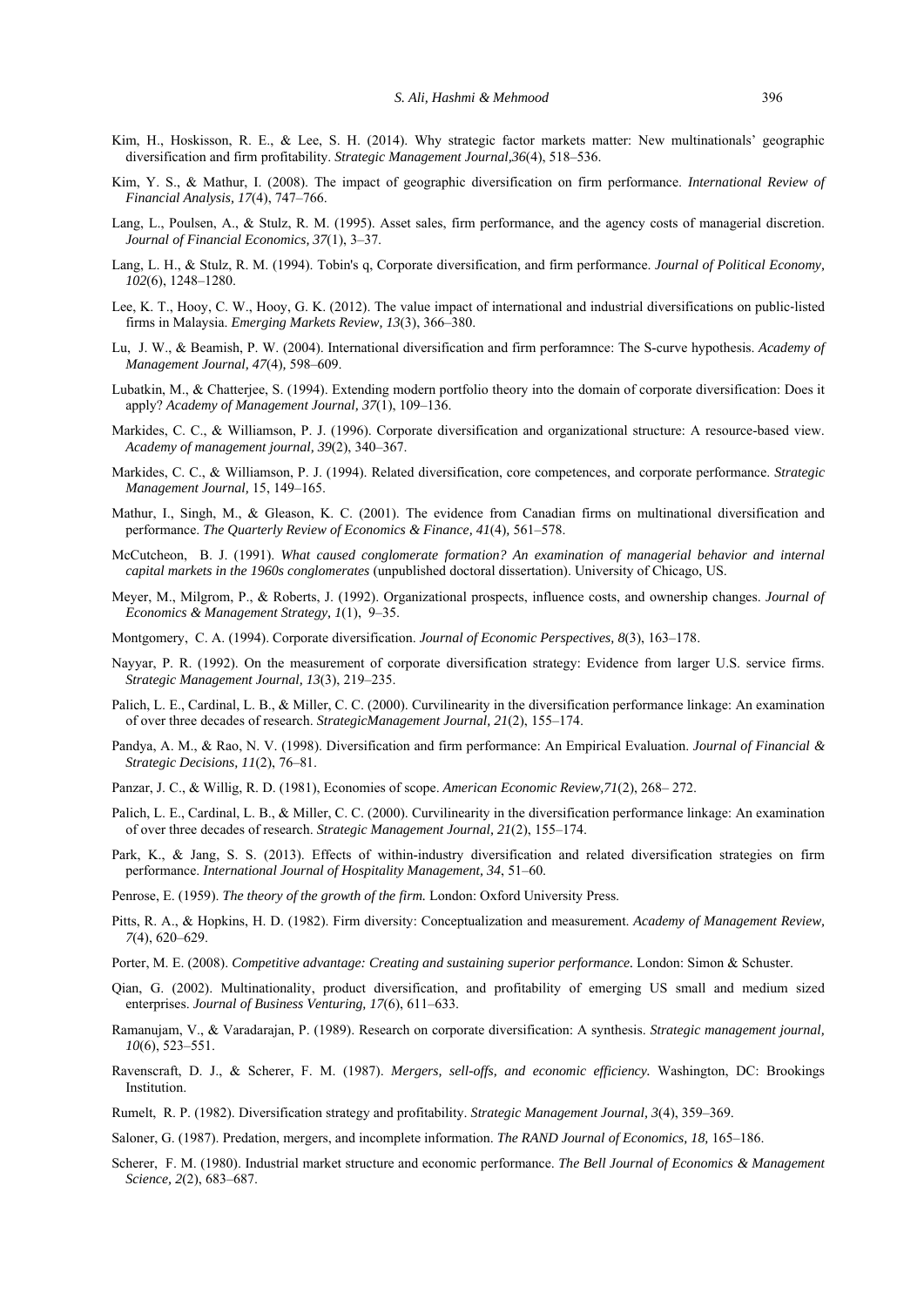- Schmid, M. M., & Walter, I. (2012). Geographic diversification and firm value in the financial services industry. *Journal of Empirical Finance, 19*(1)*,* 109–122.
- Shleifer, A., & Vishny, R. W. (1991). The takeover wave of the 1980s. *Journal of Applied Corporate Finance, 4*(3)*,* 49–56.
- Shleifer, A., & Vishny, R. W. (1990). Takeovers in the '60s and the '80s: Evidence and implications. *Strategic Management Journal, 12,* 51–59.
- Singh, D. A., Gaur, A. S., & Schmid, F. P. (2010). Corporate diversification, TMT experience, and performance: Evidence from German SMEs. *Management International Review, 50* (1), 35–56.
- Sobel, R. (1984). *The rise and fall of the conglomerate kings.* New York: Stein and Day.
- Stulz, R. M. (1990). Managerial discretion and optimal financing policies. *Journal of Financial Economics, 26*(1), 3–27.
- Tallman, S., & Li, J. (1996). Effects of international diversity and product diversity on the performance of multinational firms. *The Academy of Management Journal, 39*(1), 179–196.
- Tanriverdi, H., & Venkatraman, N. (2005). Knowledge relatedness and the performance of multi-business firms. *Strategic Management Journal, 26*(2), 97–119.
- Taylor, P., & Lowe, J. (1995). A note on corporate strategy and capital structure. *Strategic Management Journal, 16*(5), 411– 414.
- Teece, D. J. (1980a). Economics of scope and the scope of the enterprise. *Journal of Economic Behvior & Organization, 1*, 223–247.
- Teece, D. J. (1982). Towards an economic theory of the multiproudct firm. *Journal of Economic Behavior & Organization, 3*, 39–63.
- Teece, D. J. (1980b). The diffusion of an administrative innovation. *Management Science, 26*, 464–470.
- Vernon, R. (1966). International investment and international trade in the product cycle. *Quarterly Journal of Economics, 80*(2), 190–207.
- Wan, W. P., & Hoskisson, R. E. (2003). Home country environments, corporate diversification strategies, and firm performance. *Academy of Management Journal, 46*(1), 27–45.
- Williamson, O. E. (1986). *Economic organization: Firms, markets, and policy control*. New York: New York University Press.

Wooldridge, J. M. (2002). *Econometric analysis of cross section and panel data.* London: Cambridge University Press.

- Wright, P. L., Kroll, M. J., & Parnell, J. A. (1996). *Strategic management: Concepts and cases*. Upper Saddle River, N.J.: Prentice Hall.
- Wrigley, L. (1970). *Divisional autonomy and diversification* (Unpublished doctoral dissertation). Boston, MA: Harvard Business School.
- Yigit, I., & Tur, S. (2012). Relationship between diversification strategy applications and organizational performance according to Herfindahl index criteria. *Procedia - Social & Behavioral Sciences, 58,* 118–127.